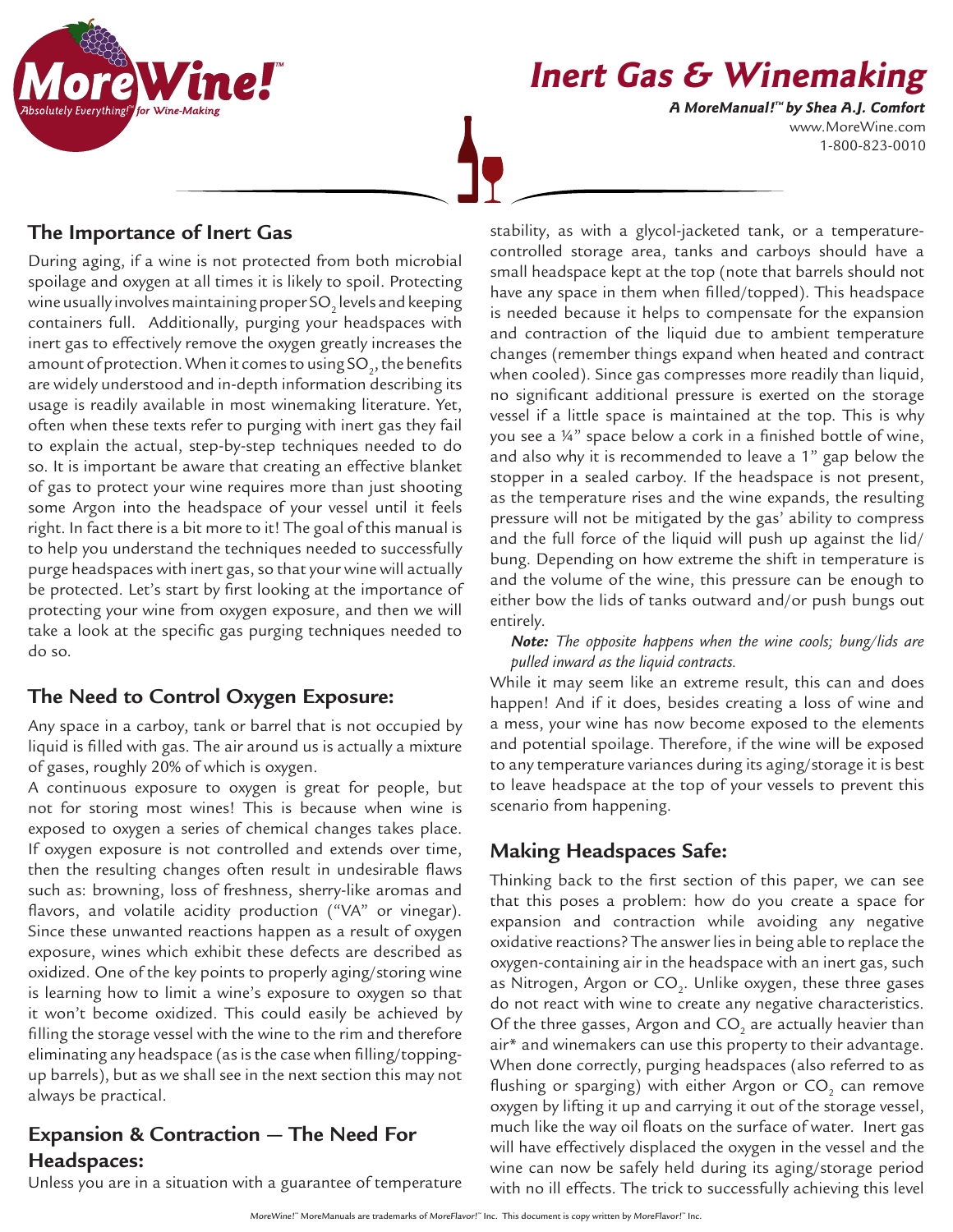of protection lies in understanding the techniques needed to effectively create this blanket. Let's take a closer look at just what's needed to do so.

*\*Note: Nitrogen is lighter than air. While it is perfectly safe for use in winemaking from a non-reactivity point of view, unless you are using a sealed tank that will never be opened during the wine's storage, the fact that it will not act as a protective blanket makes it a poor choice for purging headspaces.* 

## **The 3 Recommended steps for creating a protective blanket of inert gas:**

#### **One:**

- Avoid turbulence to maintain purity: The key to creating an effective blanket with CO $_{_2}$  or Argon lies in understanding a basic physical property of gases: they readily mix with each other when agitated. When purging headspaces with inert gas, the flow rate of the gas as it exits the tubing will determine the make-up/purity of the final volume of gas that you will end up with. Higher flow rates create a churning effect that actually causes the inert gas to mix with the ambient air (which contains oxygen). When this happens the purity of the inert gas becomes diluted, and its ability to protect your wine is decreased. To better understand this, think of the following analogy: let's say the pure gas coming out of the tubing is like cream being poured into a clear cup of coffee (the coffee being a stand-in for the air in a headspace). Pouring at a high flow-rate causes a lot of turbulence and as the cream and coffee roll and swirl around in the cup they quickly mix themselves together. On the other hand, if we gently pour the cream into the coffee at a slow enough rate to keep the turbulence to a minimum, we can see that the cream will form a layer in the coffee that remains there until we stir it. Dispensed  $\mathrm{CO}_2$  and Argon gases behave just like the cream does. In order to create that pure, unmixed layer of inert gas that is devoid of oxygen, we will need to make sure that our method of delivery takes steps to avoid turbulence as much as possible.
- The ideal flow-rate needed to achieve this is a gentle bleed, similar to a warm breath that fogs up a window, rather than an extended, strong, blast we would use to blow out the candles on a birthday cake. The flow should feel soft to your skin. This will generally be just about the lowest setting your regulator can be set to and still flow. Depending on the size of your tubing this usually means between 1-5 PSI.

#### **Two:**

The diameter of the tubing will determine how fast you can safely flow your gas: We would like to achieve the highest volume of gas that can be delivered while maintaining the low-turbulence flow rate needed to avoid mixing the gas with the air we are trying to get rid of. Any size tubing can be used to deliver an effective blanket of inert gas; the amount of time it takes will increase as the diameter of the delivery tubing decreases. To illustrate this, let's take a look at two different scenarios using an analogy of filling a bucket with a garden hose.

- For the first example, imagine we have the spigot turned on and the water is flowing freely out of the end of the hose. We can see that although a large volume of water is being delivered, the stream only travels a few feet before it hits the ground. We have a large amount of water being delivered under low turbulence/force. If we were filling a bucket, then we could do so quickly and with little splashing.
- In our second scenario, without increasing the flowrate at the spigot, if we partially cover the open end of this same hose with our thumb, the stream now becomes forceful enough to shoot across the yard. Filling our bucket in this style would generate quite a bit of unwanted splashing/turbulence and in order to avoid this we are forced to turn down the flow-rate. As a result, the time it takes to fill our bucket has just become longer than it was without our thumb over the opening of the hose.
- We can see from the these two examples that if we wanted to speed up the sparging process while not compromising the gentle flow needed to create an effective blanket, we should look to expand the diameter of the output tubing. This can be done by simply attaching a small length of a larger diameter tube to the existing gas line that is running from your regulator.

#### **Three:**

- Laminar is best: Instead of aiming the flow of gas directly at the surface of the wine, the best way to deliver it with the least amount of turbulence is to have it flow parallel to the surface of the wine, or laminar. This way, the inert gas will be less likely to churn-up and mix with the ambient air on delivery, because it will not "bounce" off the surface of the liquid. The gas will behave more like fog rolling over a landscape- creating a nice, thick, pure blanket of protection over the wine.
- A simple and effective way to achieve this is by attaching a diverter at the end of your gas tubing. For working in carboys, an aerator attachment (BE510) works well. For tanks, a large stainless "T" works great: providing both the greater diameter output needed to be able to safely sparge at a quicker rate, and an added weight that will help keep the tubing straight while it's being positioned for use.